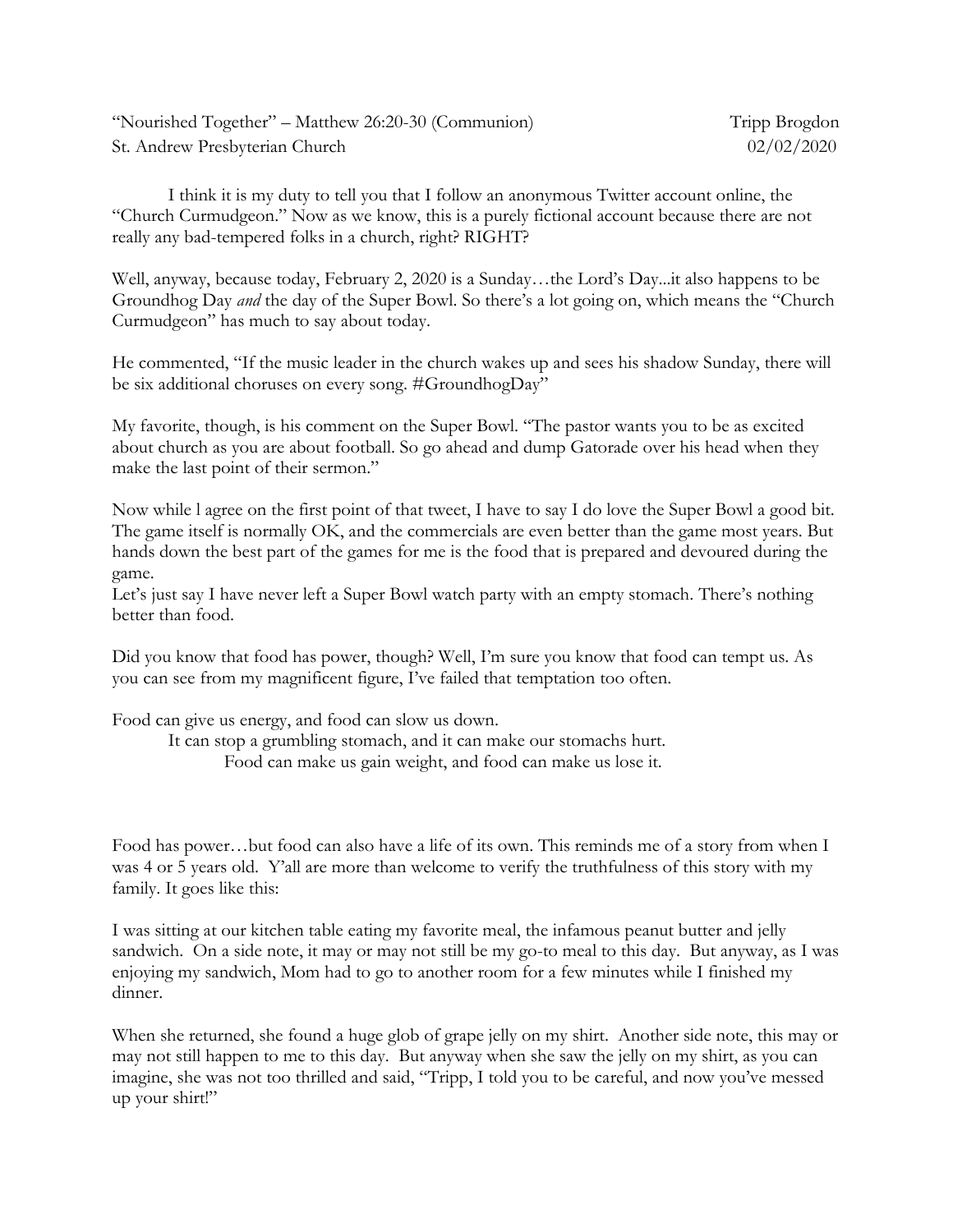As the story goes, I looked up at her, presumably with the cutest face and the best "puppy dog eyes" you can imagine, and I said, "Mom, the craziest thing happened while you were gone. That jelly just came right out of that sandwich and jumped straight off the plate onto my shirt! Can you believe it?"

Even today, I stand by my account of what happened. I'm telling you: food has power!

I'm sure that you have guessed by now why in the world I am talking about the power of food. And yes, you would be right. It is all because of the feast of the Lord's Supper that is laid out before us this morning.

Now rest easy because I'm not saying the juice will jump straight from the cup and on to your shirt, but what I am saying is that if you're open to it, the bread and cup will change you.

There are many reasons that we celebrate the Lord's Supper together.

- We come to this table because Jesus instituted that this meal be done by his followers.
- We come to this table to taste and see that the Lord is good.
- We come to this table to remember what Christ has done, is doing, and will do in the future.
- We come to this table to give thanks to God.

 $\overline{\phantom{a}}$ 

We come to this table not as individuals, but together as a community to be nourished.

One of my former pastors, Rev. Dr. Ed McLeod, tells a communion story about a seminary classmate of his. His classmate came from another denomination where they had communion every Sunday morning. As a teenager, he finally summoned the courage to approach his pastor and ask him, "Why in the world do we celebrate communion every…single…Sunday? Why do we do it so often when our Presbyterian friends get by just fine with only doing it 8 to 10 times a year?"

Before the pastor could answer, Dr. McLeod's roommate believed he had that pastor in a checkmate when he proclaimed, "We have communion so often I can't even look at a loaf of Wonderbread without thinking of the Lord's Supper."

The pastor took a breath, and a smile began to form on his face. "Exactly," he said, "That's why you come to the table so often: so that you won't come to *any* table or see *any* bread without thinking of the faithfulness and the generosity and the sacrifice that God has made for you."<sup>1</sup>

When I arrived here just a few weeks ago, I was so pleased to hear that St. Andrew celebrated Communion every month.

<sup>&</sup>lt;sup>1</sup> "Back to Basics" by Rev. Dr. Ed McLeod, sermon at First Presbyterian Church of Raleigh, NC. 01-12-2020.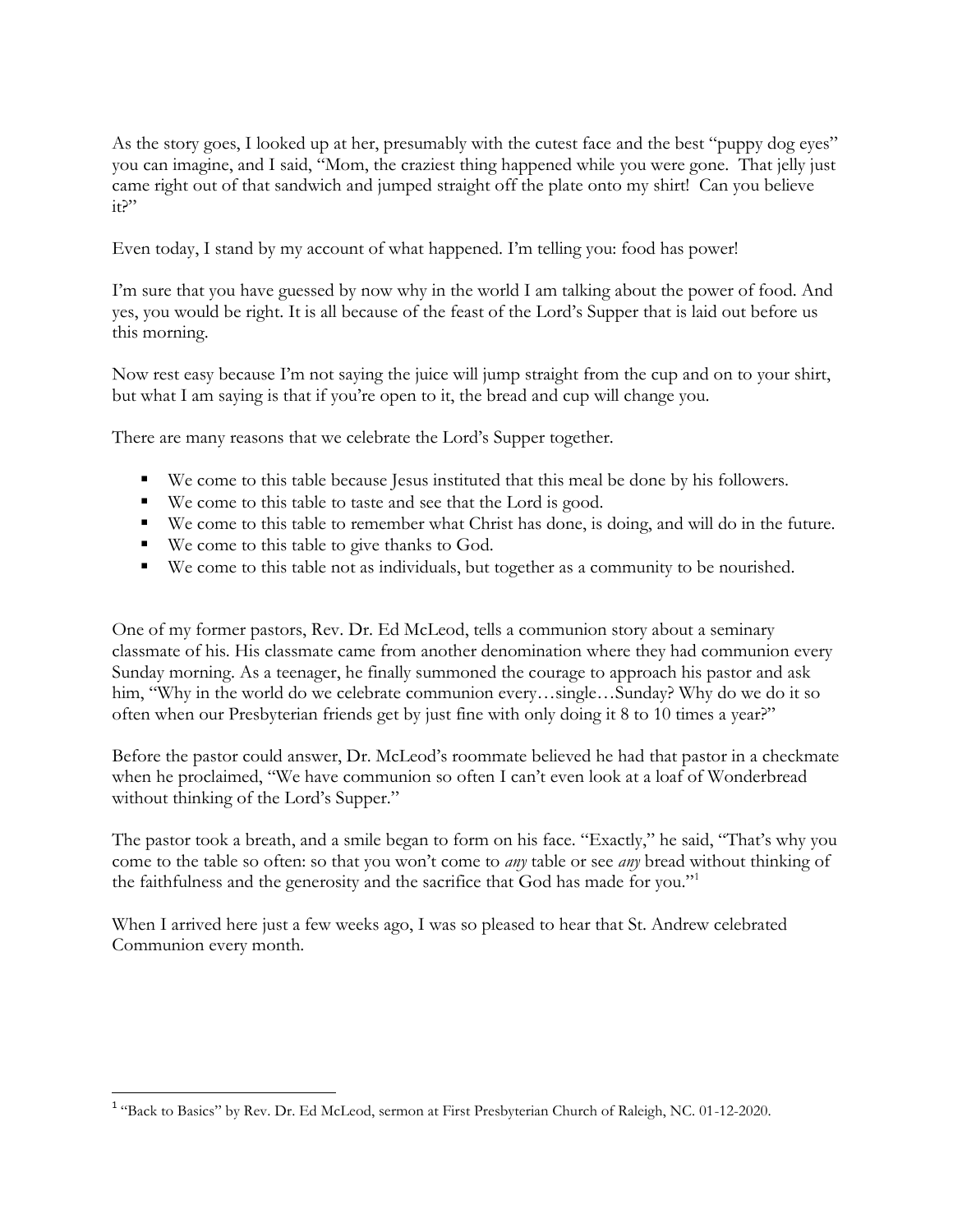As a community of faith:

We need to be reminded of God's steadfast love *often*. We need to be thankful for God's steadfast love *often*. We need to receive God's steadfast love *often*. We need to be nourished by God's steadfast love *often*. And we need to do it together.

This, friends, is the gift that we receive today. God's steadfast love is sufficient nourishment for you and for me.

In fact, God does not require us to be self-sufficient. This may be counter-cultural to everything that is ingrained in us and in our American culture, but it is true. While the world may tell you that maturity is measured by how self-sufficient we are, Jesus would say maturity is measured by our willingness to accept that there is no such thing as being self-sufficient.  $2^2$ 

We ultimately depend on God…not on ourselves.

Think of the words from Psalm 107 that we heard earlier:

"O give thanks to the Lord, for he is good; for his steadfast love endures forever. Let the redeemed of the Lord say so, those he redeemed from trouble and gathered in from the lands, from east and from the west, from the north and from the south… Let them thank the Lord for his steadfast love, for his wonderful works to humankind. For [God] satisfies the thirsty, and the hungry he fills with good things."<sup>3</sup>

Think of the profound nature of what is being said here: God is good and share's God's goodness with us! The psalmist reminds us that we are redeemed by God, we are gathered in by God, our thirst is quenched, and our hunger is satisfied! Thank God!

Over the past few weeks, we have thought about the ways in which God has called us together and loved us together, and as a spoiler for next week, we'll discuss how being called, loved, and nourished together equips and prepares us to be *sent* together.

Today, though, I don't want you to worry about that. I just want you to be present here in this moment…in this place…at this table. Be present here because Jesus is present here. Jesus has fully given himself to us and that is sufficient for our needs.

<sup>&</sup>lt;sup>2</sup> The New Interpreters Bible, Volume IV. p. 1119

<sup>&</sup>lt;sup>3</sup> Psalm 107:1-3,8-9